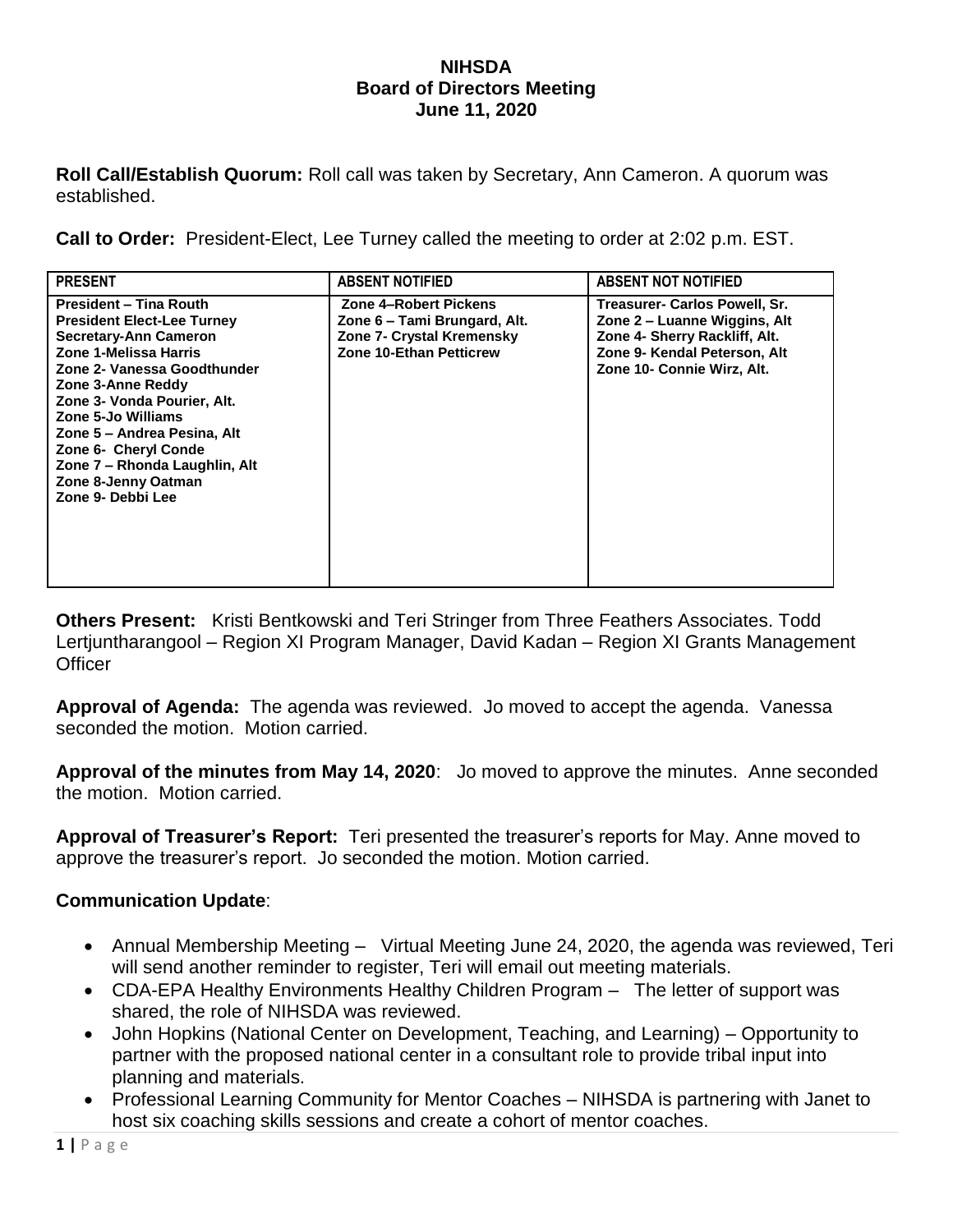- T-shirt Order T-shirt orders are due June 26, 2020. There may be issues with Tribes meeting the order deadline due to COVID-19 or other tribal issues. The deadline may be extended.
- NCPFCE (Region 9) Region 9 is collaborating with the national center for Family, School and Community Engagement to apply for the national center on Parent, Family, and Community Engagement. They have requested a letter of support from NIHSDA. It is standard policy that NIHSDA does not write letters of support for TTA applicants.

## **Committee Reports and Plans:**

Committee chairs presented the following committee reports. Details are provided in each committee report: Details of committee work were verbally presented for approval.

- Executive Committee the committee work included: Healthy Environments/Healthy Children Grant, Johns Hopkins and NCDLT grant, June 11 meeting agenda, annual membership meeting agenda, coaching training with Dynamic Coaching Systems, and the NIEA partnership.
- Governance Committee the committee work included: MCS Evaluation and the board self-assessment.

Debbie made the motion to approve the committee reports including action recommended by the committees. Jenny seconded. Motion carried.

**AIAN Update:** Todd Lertjuntharangool and David Kadan joined the call to provide updates. The discussion with Todd included: Will be issuing the awards for CARES ACT and COLA/QI funding, they want to make sure the awards get funded in the appropriate funding year. The DHHS tribal consultation process is being revamped – OHS will get input on revamping the process from tribal leaders, do they want to include it with the remaining HHS meetings or do something virtual. OHS is working with the department to see how long they can extend the wages/benefits guidance, OHS is reaching out to programs to see what programs and providing services, DHHS is working on a phased return to work plan for federal employees, OHS expects programs to have a modified approach when they re-open, they may need to consider waivers for regulations to allow flexibilities, OHS will not give specific/prescriptive guidance for operating. The discussion with David Kadan included: funding awards ASAP, David encouraged everyone to utilize the flexibilities in place, programs may not be aware of the process for a no cost extension (usually for an unfinished project).

**Virtual Conference:** Discussion for a potential virtual NISHDA conference. Conference ideas were discussed. Melissa motioned to shelve/cancel the conference for this year, Jo seconded. Motion carried.

**Stronger Together – Rock your Mock:** Jenny presented the idea of NIHSDA hosting a virtual celebration of Rock your Mocks/Stronger Together event. Programs can submit pictures to stay connected. 55 years stronger together Facebook event will be marketed for Aug 31 through September 4<sup>th</sup>. MCS will work on instructions for participants to post on to social media.

**Tribal Leader Page on NIHSDA Website:** Phase I of the new Tribal Leadership page on the NIHSDA website. There is advocacy and leadership information available to Tribal Leaders. The new page will be marketed. Kristi will add hyperlinks to the tribal specific language references.